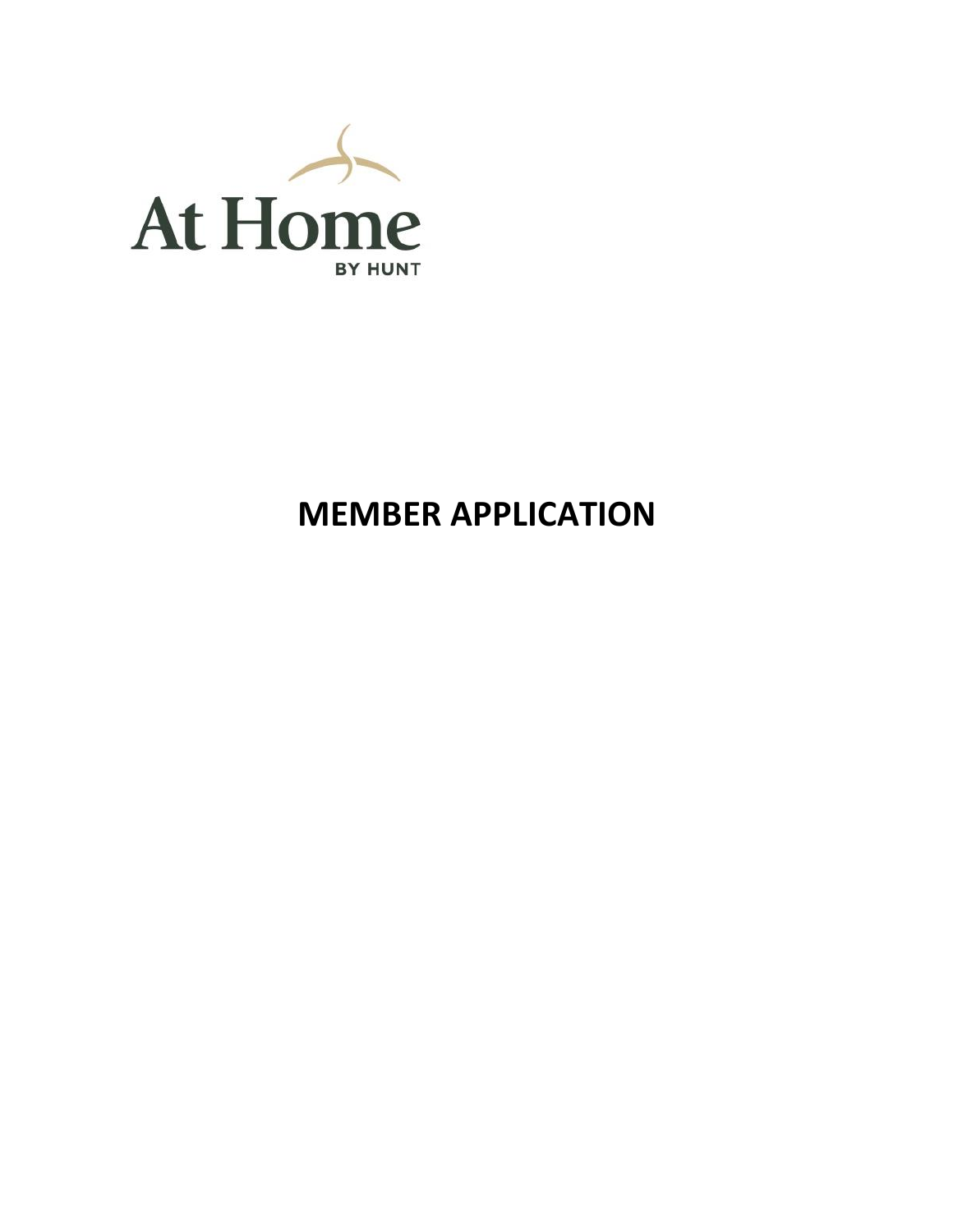## **MEMBER APPLICATION**

#### **Step 1:**

To make application to the At Home By Hunt Program, please submit the following items to your sales counselor.

- $\Box$  A completed Confidential Data Financial Application
- $\Box$  A completed Monthly Expense Worksheet
- $\Box$  Last year's Federal Income Tax Return
- $\Box$  A copy of your Long Term Care Policy, if applicable
- $\Box$  A completed Personal Health Questionnaire
- $\Box$  A signed authorization of medical release. Please leave "Practice Name" blank on one of the two forms. We will use this form for any specialists you have.

Additional medical and/or financial information may be requested.

Please submit a non-refundable application fee of \$300 for one person or \$350 for a couple. Please make the check payable to Hunt Community.

#### **Step 2:**

The Personal Care Coordinator will be in touch with you set up the following:

 $\Box$  A home review with the At Home By Hunt Care Coordinator

 $\Box$  A personal medical discussion and review with the At Home By Hunt Care Coordinator

Additional medical and/or financial information may be requested.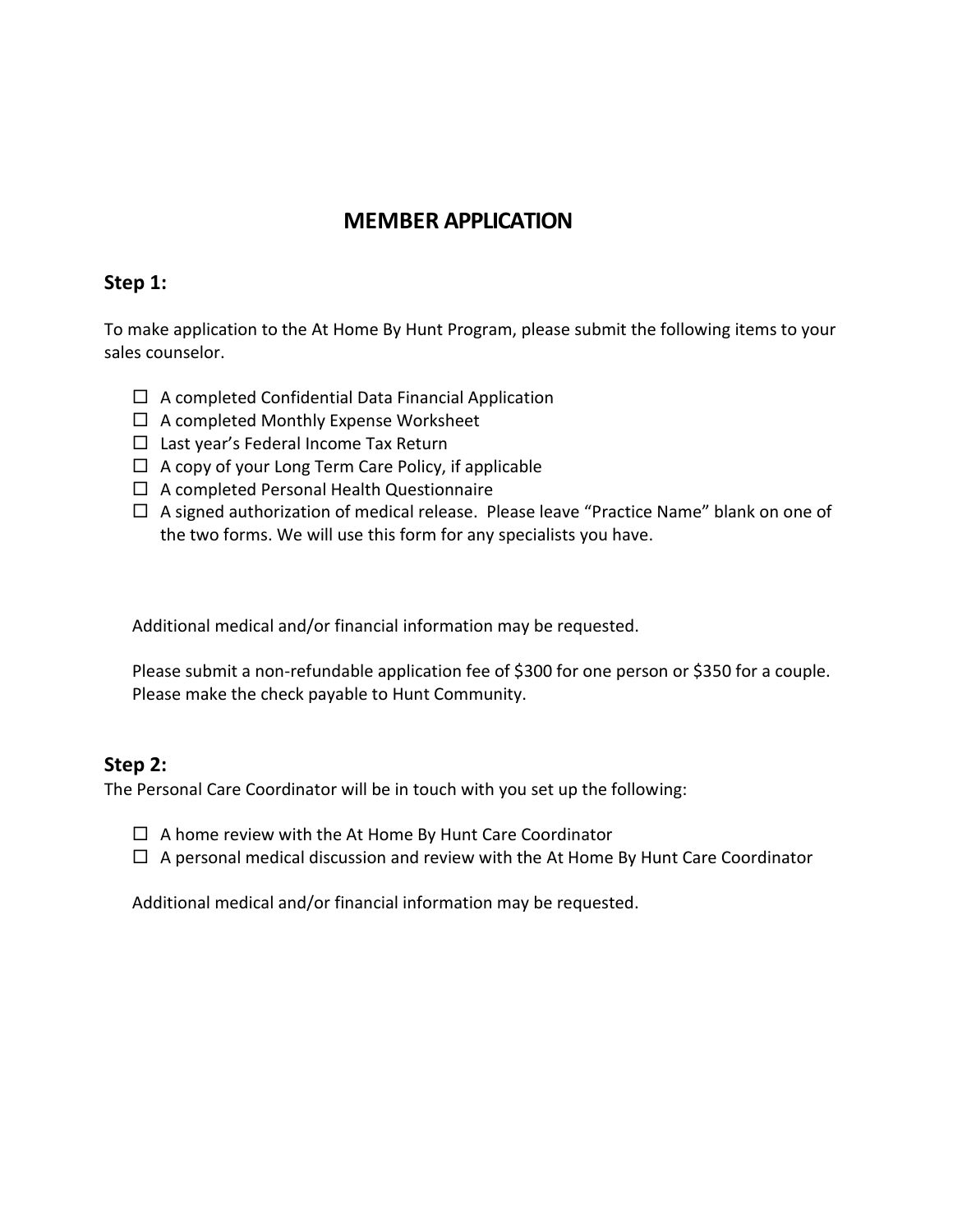

# **Confidentiality Statement**

Hunt Community, At Home By Hunt and The Huntington at Nashua shall hold confidential data information in strictest confidence and agree that it shall be used only for the contemplated purposes of approval and continued residency/membership in any of our programs and shall not be used for any other purpose, or disclosed to any third party.

> I affirm that the information and documents provided are a true statement of facts known to me.

 $\overline{\phantom{a}}$  , and the contract of the contract of the contract of the contract of the contract of the contract of the contract of the contract of the contract of the contract of the contract of the contract of the contrac

Signature Date Date Date

Signature Date Date Date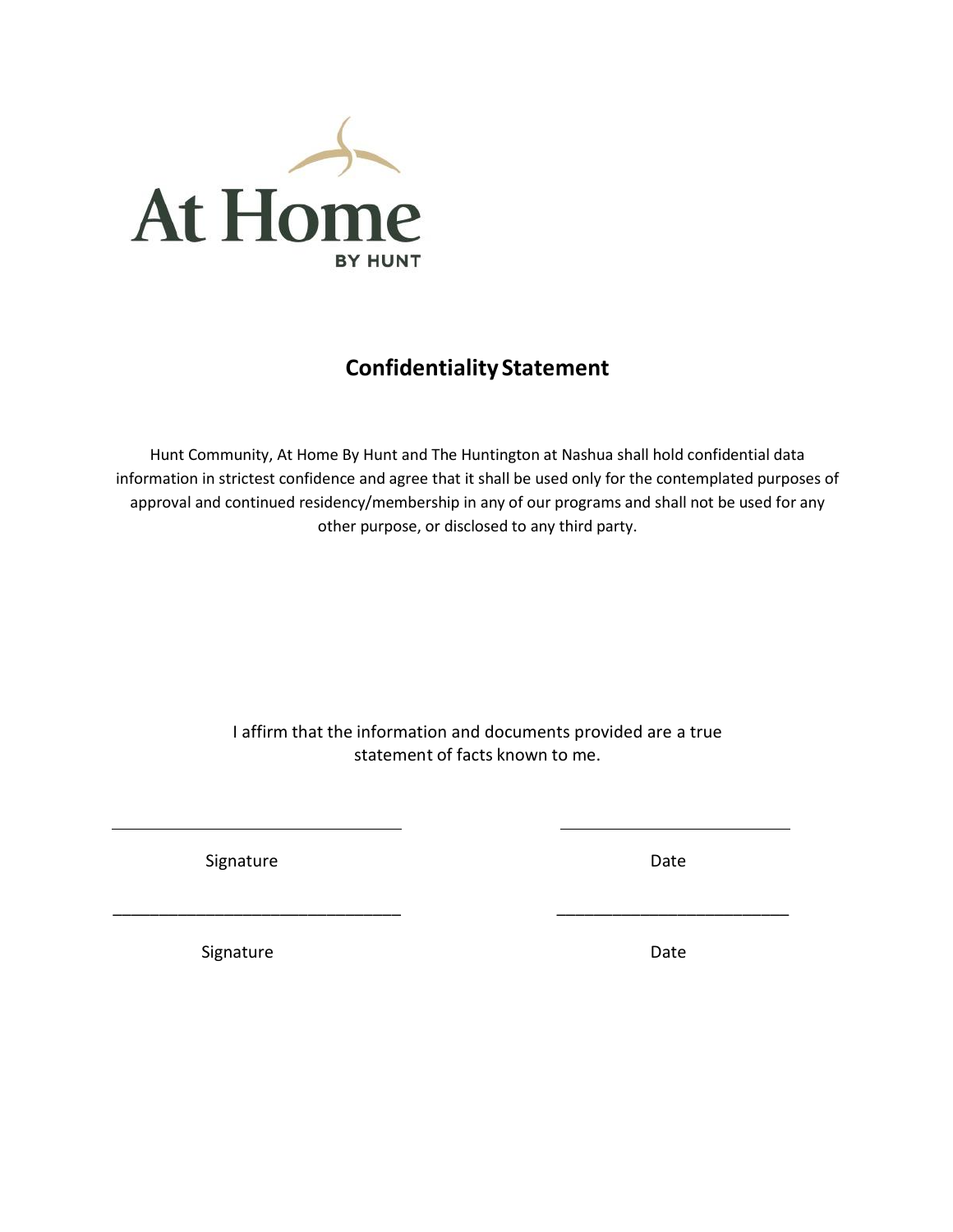

# **ACKNOWLEDGMENT**

Applicant Name(s): **Example 2** 

I understand that completion of the requested forms does not guarantee my admission to At Home By Hunt.

I understand that admission is subject to a satisfactory review of my financial and health status.

I understand that if accepted as a member of the At Home By Hunt program, the membership fee is due within 30 days of acceptance.

\_\_\_\_\_\_\_\_\_\_\_\_\_\_\_\_\_\_ \_\_\_\_\_\_\_\_\_\_\_\_\_\_\_\_\_\_\_\_\_\_\_\_\_\_\_\_\_\_\_\_\_\_

\_\_\_\_\_\_\_\_\_\_\_\_\_\_\_\_\_\_ \_\_\_\_\_\_\_\_\_\_\_\_\_\_\_\_\_\_\_\_\_\_\_\_\_\_\_\_\_\_\_\_\_\_

I understand that I will be required to provide certain financial records, to authorize the release of medical records, and to complete a medical and cognitive assessment.

I specifically authorize a representative of At Home By Hunt to discuss the results of the assessment(s) and medical record review with my personal physician(s) for the purpose of determining my eligibility for admission to At Home By Hunt.

Date **Applicant Signature** Applicant Signature

Date **Date** Applicant Signature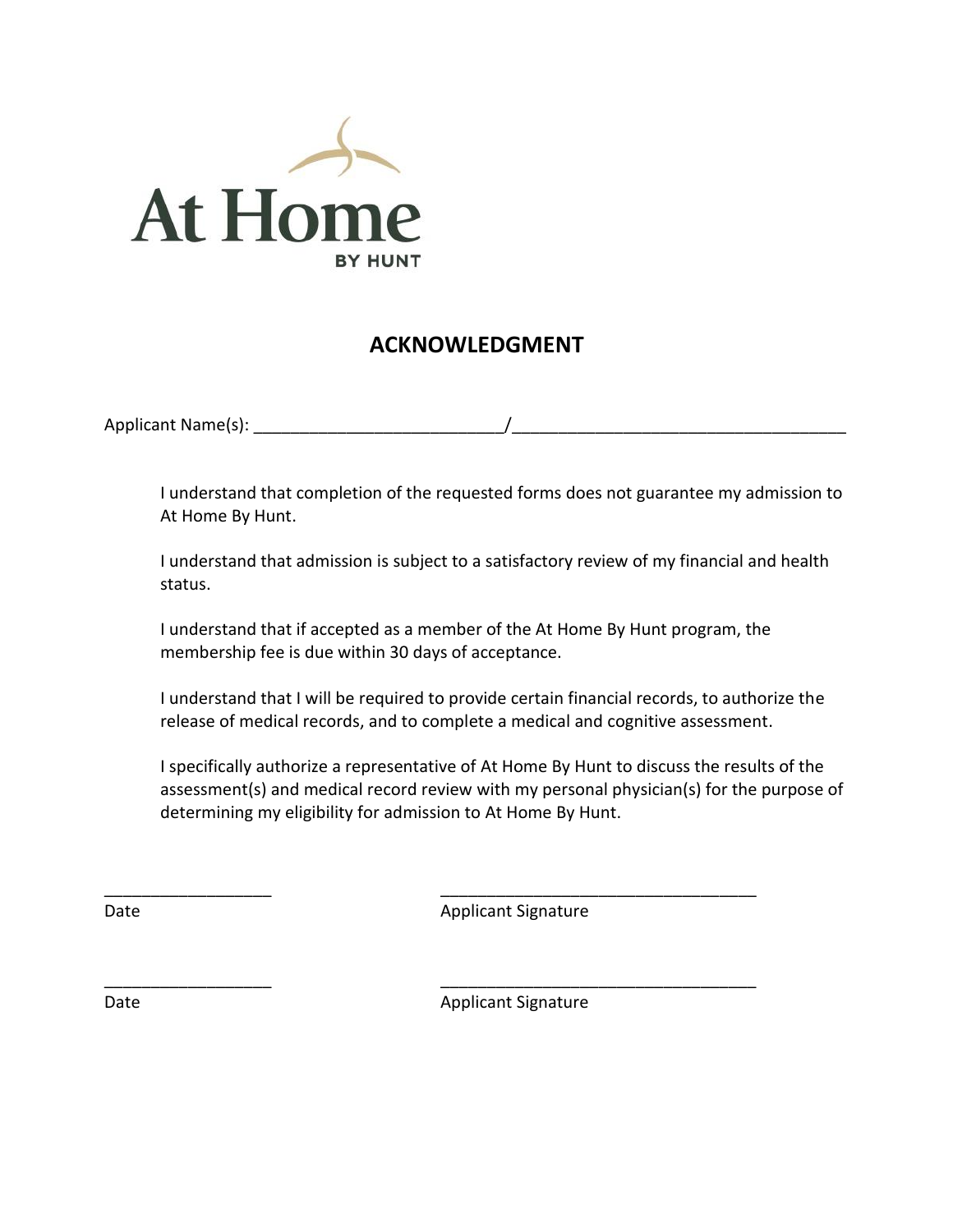

 **Confidential Data Financial Application**

| DATE OF BIRTH: _______________________________                                                                 |                                                                                                                                                                                                                                                                                                                                                                                                                                                                                                                                                                                                                                                                                                                                                                                                                                                                                                                                                                                                                                                                                                                                                                                                                                                                                                                                                                                                                                          |
|----------------------------------------------------------------------------------------------------------------|------------------------------------------------------------------------------------------------------------------------------------------------------------------------------------------------------------------------------------------------------------------------------------------------------------------------------------------------------------------------------------------------------------------------------------------------------------------------------------------------------------------------------------------------------------------------------------------------------------------------------------------------------------------------------------------------------------------------------------------------------------------------------------------------------------------------------------------------------------------------------------------------------------------------------------------------------------------------------------------------------------------------------------------------------------------------------------------------------------------------------------------------------------------------------------------------------------------------------------------------------------------------------------------------------------------------------------------------------------------------------------------------------------------------------------------|
|                                                                                                                |                                                                                                                                                                                                                                                                                                                                                                                                                                                                                                                                                                                                                                                                                                                                                                                                                                                                                                                                                                                                                                                                                                                                                                                                                                                                                                                                                                                                                                          |
| <b>STREET</b>                                                                                                  | <b>CITY</b><br>ZIP<br><b>STATE</b>                                                                                                                                                                                                                                                                                                                                                                                                                                                                                                                                                                                                                                                                                                                                                                                                                                                                                                                                                                                                                                                                                                                                                                                                                                                                                                                                                                                                       |
| MARITAL STATUS $\Box$ SINGLE $\Box$ MARRIED                                                                    | $\Box$ WIDOWED $\Box$<br><b>DIVORCED</b>                                                                                                                                                                                                                                                                                                                                                                                                                                                                                                                                                                                                                                                                                                                                                                                                                                                                                                                                                                                                                                                                                                                                                                                                                                                                                                                                                                                                 |
| SOCIAL SECURITY # Factor Activity Association Activity Activity Activity Activity Activity Activity Activity A |                                                                                                                                                                                                                                                                                                                                                                                                                                                                                                                                                                                                                                                                                                                                                                                                                                                                                                                                                                                                                                                                                                                                                                                                                                                                                                                                                                                                                                          |
|                                                                                                                |                                                                                                                                                                                                                                                                                                                                                                                                                                                                                                                                                                                                                                                                                                                                                                                                                                                                                                                                                                                                                                                                                                                                                                                                                                                                                                                                                                                                                                          |
|                                                                                                                | <b>FIRST PERSON</b>                                                                                                                                                                                                                                                                                                                                                                                                                                                                                                                                                                                                                                                                                                                                                                                                                                                                                                                                                                                                                                                                                                                                                                                                                                                                                                                                                                                                                      |
|                                                                                                                | WIDOWED U DIVORCED                                                                                                                                                                                                                                                                                                                                                                                                                                                                                                                                                                                                                                                                                                                                                                                                                                                                                                                                                                                                                                                                                                                                                                                                                                                                                                                                                                                                                       |
|                                                                                                                |                                                                                                                                                                                                                                                                                                                                                                                                                                                                                                                                                                                                                                                                                                                                                                                                                                                                                                                                                                                                                                                                                                                                                                                                                                                                                                                                                                                                                                          |
|                                                                                                                | ASSETS (Note: If jointly owned enter under First Person and designate with a "J")                                                                                                                                                                                                                                                                                                                                                                                                                                                                                                                                                                                                                                                                                                                                                                                                                                                                                                                                                                                                                                                                                                                                                                                                                                                                                                                                                        |
|                                                                                                                | <b>First Person</b><br>Second Person                                                                                                                                                                                                                                                                                                                                                                                                                                                                                                                                                                                                                                                                                                                                                                                                                                                                                                                                                                                                                                                                                                                                                                                                                                                                                                                                                                                                     |
| 1. Equity in Residence<br>(Estimated Value less Mortgage)                                                      | $\frac{1}{2}$ $\frac{1}{2}$ $\frac{1}{2}$ $\frac{1}{2}$ $\frac{1}{2}$ $\frac{1}{2}$ $\frac{1}{2}$ $\frac{1}{2}$ $\frac{1}{2}$ $\frac{1}{2}$ $\frac{1}{2}$ $\frac{1}{2}$ $\frac{1}{2}$ $\frac{1}{2}$ $\frac{1}{2}$ $\frac{1}{2}$ $\frac{1}{2}$ $\frac{1}{2}$ $\frac{1}{2}$ $\frac{1}{2}$ $\frac{1}{2}$ $\frac{1}{2}$                                                                                                                                                                                                                                                                                                                                                                                                                                                                                                                                                                                                                                                                                                                                                                                                                                                                                                                                                                                                                                                                                                                      |
| 2. Checking, Savings & CD's                                                                                    |                                                                                                                                                                                                                                                                                                                                                                                                                                                                                                                                                                                                                                                                                                                                                                                                                                                                                                                                                                                                                                                                                                                                                                                                                                                                                                                                                                                                                                          |
| 3. Stocks & Bonds                                                                                              | $\begin{picture}(20,10) \put(0,0){\line(1,0){10}} \put(15,0){\line(1,0){10}} \put(15,0){\line(1,0){10}} \put(15,0){\line(1,0){10}} \put(15,0){\line(1,0){10}} \put(15,0){\line(1,0){10}} \put(15,0){\line(1,0){10}} \put(15,0){\line(1,0){10}} \put(15,0){\line(1,0){10}} \put(15,0){\line(1,0){10}} \put(15,0){\line(1,0){10}} \put(15,0){\line(1$<br>$\begin{picture}(20,10) \put(0,0){\vector(1,0){100}} \put(15,0){\vector(1,0){100}} \put(15,0){\vector(1,0){100}} \put(15,0){\vector(1,0){100}} \put(15,0){\vector(1,0){100}} \put(15,0){\vector(1,0){100}} \put(15,0){\vector(1,0){100}} \put(15,0){\vector(1,0){100}} \put(15,0){\vector(1,0){100}} \put(15,0){\vector(1,0){100}} \put(15,0){\vector(1,0){100}} \$<br>$\begin{picture}(20,10) \put(0,0){\line(1,0){10}} \put(15,0){\line(1,0){10}} \put(15,0){\line(1,0){10}} \put(15,0){\line(1,0){10}} \put(15,0){\line(1,0){10}} \put(15,0){\line(1,0){10}} \put(15,0){\line(1,0){10}} \put(15,0){\line(1,0){10}} \put(15,0){\line(1,0){10}} \put(15,0){\line(1,0){10}} \put(15,0){\line(1,0){10}} \put(15,0){\line(1$<br>$\begin{picture}(20,10) \put(0,0){\line(1,0){10}} \put(15,0){\line(1,0){10}} \put(15,0){\line(1,0){10}} \put(15,0){\line(1,0){10}} \put(15,0){\line(1,0){10}} \put(15,0){\line(1,0){10}} \put(15,0){\line(1,0){10}} \put(15,0){\line(1,0){10}} \put(15,0){\line(1,0){10}} \put(15,0){\line(1,0){10}} \put(15,0){\line(1,0){10}} \put(15,0){\line(1$ |
| 4. Trusts & Estate Equities                                                                                    | $\frac{1}{2}$ $\frac{1}{2}$ $\frac{1}{2}$ $\frac{1}{2}$ $\frac{1}{2}$ $\frac{1}{2}$ $\frac{1}{2}$ $\frac{1}{2}$ $\frac{1}{2}$ $\frac{1}{2}$ $\frac{1}{2}$ $\frac{1}{2}$ $\frac{1}{2}$ $\frac{1}{2}$ $\frac{1}{2}$ $\frac{1}{2}$ $\frac{1}{2}$ $\frac{1}{2}$ $\frac{1}{2}$ $\frac{1}{2}$ $\frac{1}{2}$ $\frac{1}{2}$                                                                                                                                                                                                                                                                                                                                                                                                                                                                                                                                                                                                                                                                                                                                                                                                                                                                                                                                                                                                                                                                                                                      |
| Available for use                                                                                              |                                                                                                                                                                                                                                                                                                                                                                                                                                                                                                                                                                                                                                                                                                                                                                                                                                                                                                                                                                                                                                                                                                                                                                                                                                                                                                                                                                                                                                          |
| 5. Other Real Estate Equities                                                                                  | $\begin{picture}(20,10) \put(0,0){\line(1,0){10}} \put(15,0){\line(1,0){10}} \put(15,0){\line(1,0){10}} \put(15,0){\line(1,0){10}} \put(15,0){\line(1,0){10}} \put(15,0){\line(1,0){10}} \put(15,0){\line(1,0){10}} \put(15,0){\line(1,0){10}} \put(15,0){\line(1,0){10}} \put(15,0){\line(1,0){10}} \put(15,0){\line(1,0){10}} \put(15,0){\line(1$                                                                                                                                                                                                                                                                                                                                                                                                                                                                                                                                                                                                                                                                                                                                                                                                                                                                                                                                                                                                                                                                                      |
|                                                                                                                | the control of the control of the control of the                                                                                                                                                                                                                                                                                                                                                                                                                                                                                                                                                                                                                                                                                                                                                                                                                                                                                                                                                                                                                                                                                                                                                                                                                                                                                                                                                                                         |
| (Please define)                                                                                                |                                                                                                                                                                                                                                                                                                                                                                                                                                                                                                                                                                                                                                                                                                                                                                                                                                                                                                                                                                                                                                                                                                                                                                                                                                                                                                                                                                                                                                          |
| <b>TOTAL ASSETS</b>                                                                                            |                                                                                                                                                                                                                                                                                                                                                                                                                                                                                                                                                                                                                                                                                                                                                                                                                                                                                                                                                                                                                                                                                                                                                                                                                                                                                                                                                                                                                                          |
| <b>Less Total Member Fee</b>                                                                                   | $\zeta$ (                                                                                                                                                                                                                                                                                                                                                                                                                                                                                                                                                                                                                                                                                                                                                                                                                                                                                                                                                                                                                                                                                                                                                                                                                                                                                                                                                                                                                                |
| <b>TOTAL COMBINED ASSETS</b>                                                                                   |                                                                                                                                                                                                                                                                                                                                                                                                                                                                                                                                                                                                                                                                                                                                                                                                                                                                                                                                                                                                                                                                                                                                                                                                                                                                                                                                                                                                                                          |

**MONTHLY INCOME** (Note: If either person has survivor benefits, indicate by entering the percentage after filling in the monthly amount. Does your pension/retirement income allow for annual adjustment of vour monthly income based on the Consumer Price Index? Yes your monthly income based on the Consumer Price Index? Yes \_\_\_\_ No \_\_\_\_

|                                 | your monthly income based on the consumer Frice mues: Tres | IVU. |
|---------------------------------|------------------------------------------------------------|------|
| 7. Social Security              |                                                            |      |
| 8. Pension/Retirement Income \$ |                                                            |      |
| 9. Interest                     |                                                            |      |
| 10. Dividends                   |                                                            |      |
| 11. Other                       |                                                            |      |
| (Please define)                 |                                                            |      |
| 12. Other                       |                                                            |      |
| (Please define)                 |                                                            |      |
| <b>TOTAL INCOME</b>             |                                                            |      |
|                                 |                                                            |      |
|                                 | TOTAL COMBINED INCOME                                      |      |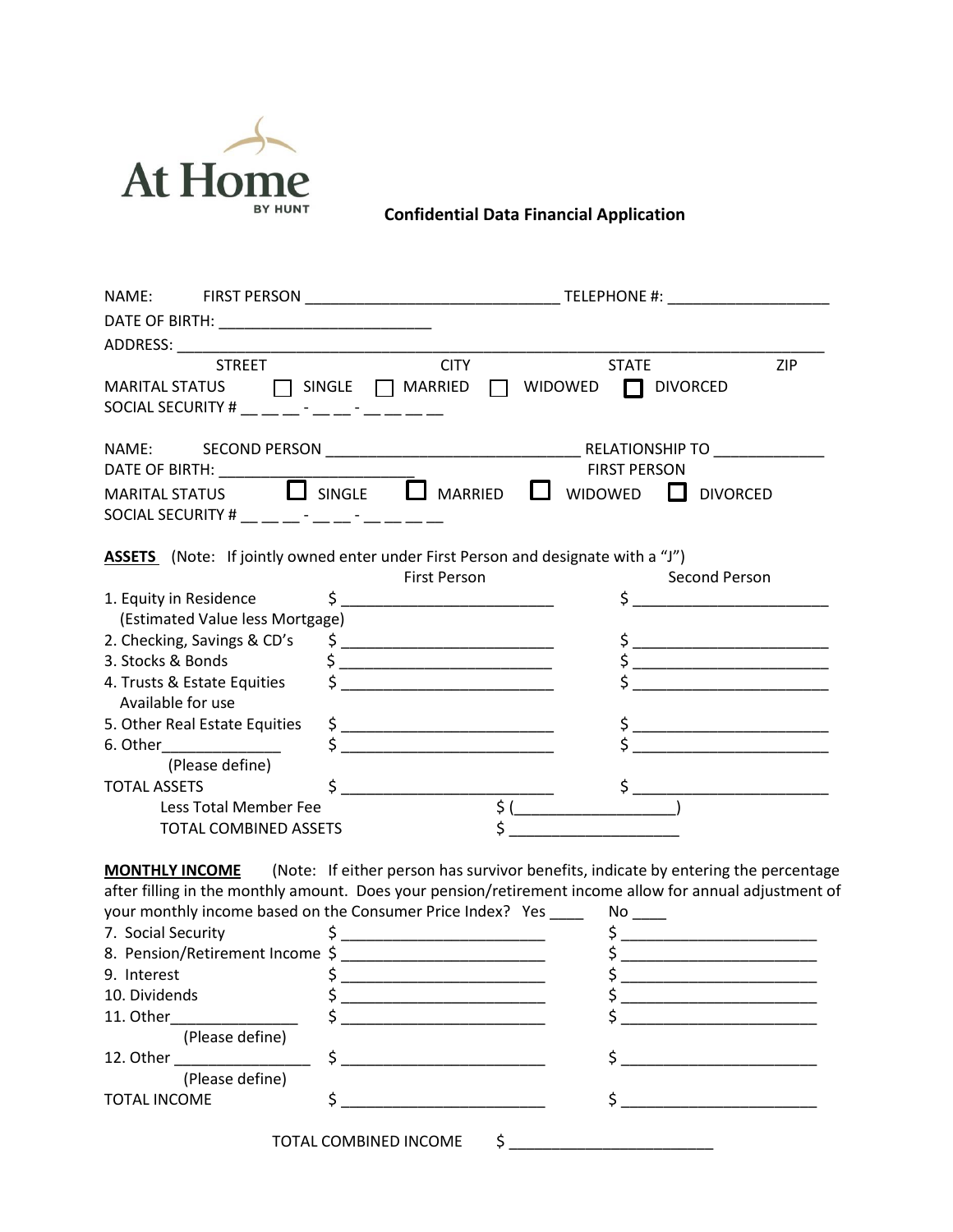PLEASE LIST ANY DEBTS (i.e., MORTGAGE) OR LIABILITIES IN EXCESS OF \$5,000.

|                                                                                                                                                                                                                                                                                                              |  | \$<br>Ś      |     | $\mathsf{S}$                                                                                                         |         |
|--------------------------------------------------------------------------------------------------------------------------------------------------------------------------------------------------------------------------------------------------------------------------------------------------------------|--|--------------|-----|----------------------------------------------------------------------------------------------------------------------|---------|
| <u> 1989 - Johann John Stein, markin am deutscher Stein und der Stein und der Stein und der Stein und der Stein u</u><br>PLEASE INCLUDE ANY COMMENTS REGARDING THE FINANACIAL INFORMATION LISTED.                                                                                                            |  |              |     |                                                                                                                      |         |
| (PLEASE IDENTIFY LINE ITEM #)                                                                                                                                                                                                                                                                                |  |              |     |                                                                                                                      |         |
|                                                                                                                                                                                                                                                                                                              |  |              |     |                                                                                                                      |         |
|                                                                                                                                                                                                                                                                                                              |  |              |     | <u> 1989 - Johann John Stone, markin film yn y brening yn y brening yn y brening yn y brening yn y brening y bre</u> |         |
| DO YOU HAVE LONG TERM CARE INSURANCE? YES                                                                                                                                                                                                                                                                    |  | $1ST$ PERSON | NO. | 2 <sup>ND</sup> PERSON<br><b>YES</b>                                                                                 | NO.     |
| IF YES, PLEASE PROVIDE A COPY OF POLICY.<br>PLEASE GIVE NAME, ADDRESS AND TELEPHONE OF CHILDREN OR NEAREST RELATIVES.                                                                                                                                                                                        |  |              |     |                                                                                                                      |         |
| 1.                                                                                                                                                                                                                                                                                                           |  |              |     |                                                                                                                      |         |
| $\overline{2}$ .                                                                                                                                                                                                                                                                                             |  |              |     |                                                                                                                      |         |
| 3.<br><u> 1980 - Johann Stein, marwolaethau (b. 1980)</u>                                                                                                                                                                                                                                                    |  |              |     |                                                                                                                      |         |
| I understand that prior to accepting this application; the Approval Committee may request additional<br>information concerning my finances. I hereby declare that all statements made herein and other<br>information provided are true according to my best knowledge and belief, in witness thereof I have |  |              |     |                                                                                                                      |         |
|                                                                                                                                                                                                                                                                                                              |  |              |     |                                                                                                                      | (Year). |

\_\_\_\_\_\_\_\_\_\_\_\_\_\_\_\_\_\_\_\_\_\_\_\_\_\_\_\_\_\_\_\_\_\_\_\_ \_\_\_\_\_\_\_\_\_\_\_\_\_\_\_\_\_\_\_\_\_\_\_\_\_\_\_\_\_\_\_\_\_\_\_\_\_\_\_

First Person Second Person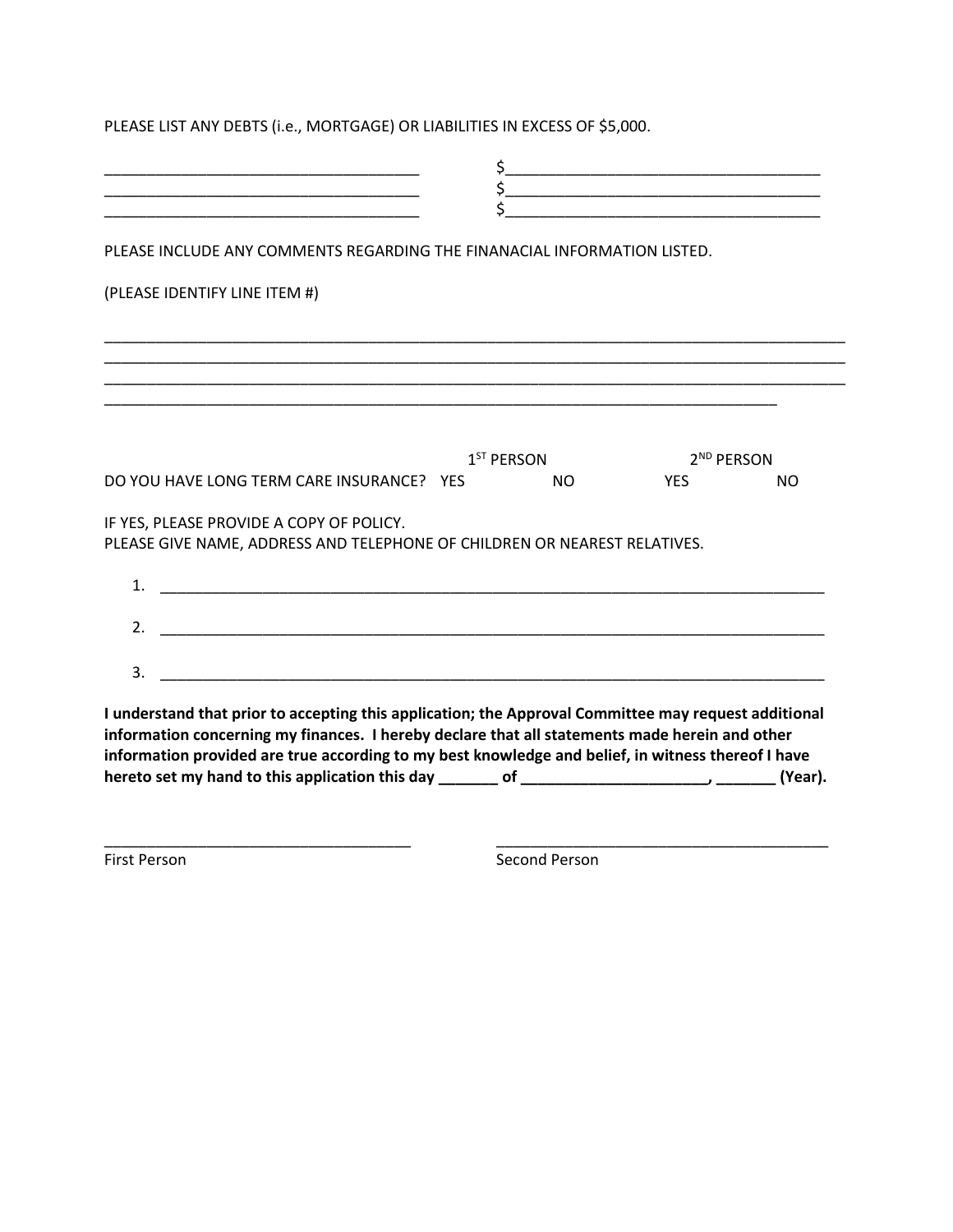

# **Monthly Expense Worksheet**

Name(s) of Applicant: \_\_\_\_\_\_\_\_\_\_\_\_\_\_\_\_\_\_\_\_\_\_\_\_\_\_\_\_\_\_\_\_\_\_\_\_\_\_\_\_\_\_\_\_\_\_\_\_\_\_\_\_\_\_\_\_\_

Address of residence: \_\_\_\_\_\_\_\_\_\_\_\_\_\_\_\_\_\_\_\_\_\_\_\_\_\_\_\_\_\_\_\_\_\_\_\_\_\_\_\_\_\_\_\_\_\_\_\_\_\_\_\_\_\_\_\_\_

|                              | <b>Present Monthly</b>   |  |
|------------------------------|--------------------------|--|
|                              | <b>Expenses</b>          |  |
| <b>Housing</b>               |                          |  |
| Monthly Mortgage/Rent        | $\overline{\xi}$         |  |
| Homeowner's/Tenant Insurance | $\overline{\mathcal{S}}$ |  |
| <b>Property Taxes</b>        | \$                       |  |
| Condo Fee                    | \$                       |  |
| Home Security System Fees    | \$                       |  |
| <b>Housing Total</b>         | \$                       |  |
|                              |                          |  |
| <b>Utilities</b>             |                          |  |
| Heat/Oil/Gas                 | \$                       |  |
| Electricity/Lights/AC        | $\overline{\xi}$         |  |
| Water & Sewer                | \$                       |  |
| Telephone - Home and Cell    | \$                       |  |
| Cable / Internet             | \$                       |  |
| <b>Utilities Total</b>       | \$                       |  |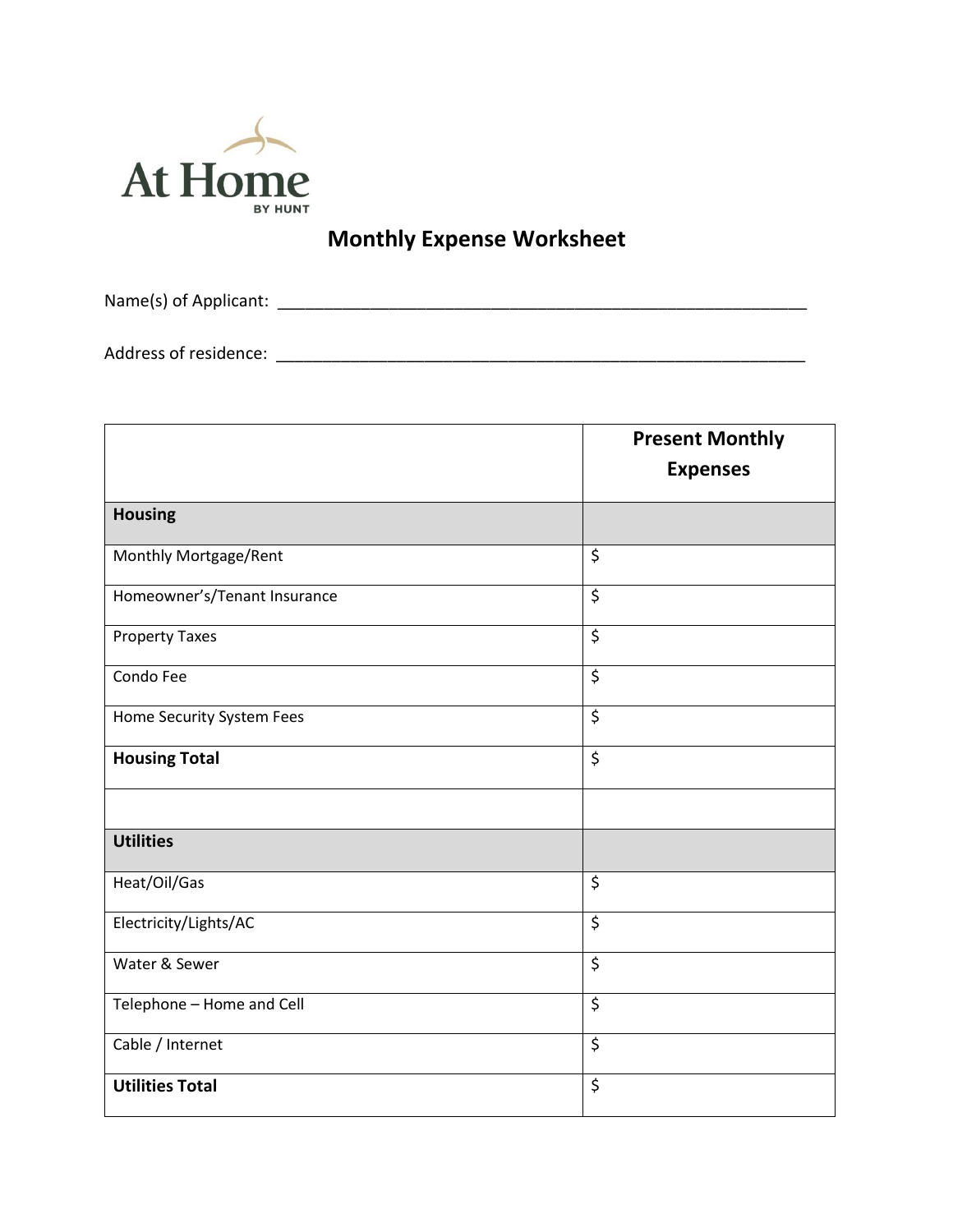| <b>Home Maintenance</b>                   |                  |
|-------------------------------------------|------------------|
| <b>General Maintenance and Servicing</b>  | \$               |
| Major Repairs and Replacement             | \$               |
| Trash Collection, Yard Care, Snow Removal | \$               |
| Housekeeping                              | \$               |
| Redecoration/Updates/Replacement          | \$               |
| <b>Home Maintenance Total</b>             | \$               |
|                                           |                  |
| <b>Transportation</b>                     |                  |
| Auto Payment                              | \$               |
| Auto Insurance/Registration               | \$               |
| Fuel                                      | \$               |
| Auto Servicing and Repairs                | \$               |
| Other                                     | \$               |
| <b>Transportation Total</b>               | \$               |
|                                           |                  |
| <b>Other Spending</b>                     |                  |
| <b>Food and Groceries</b>                 | \$               |
| Dining Out                                | \$               |
| Credit card payments/loan payments        | \$               |
| Life Insurance monthly premium            | \$               |
| Long-Term Care Insurance premium          | $\overline{\xi}$ |
| Clothing                                  | \$               |
| Travel/Vacations                          | \$               |
| Other entertainment                       | $\overline{\xi}$ |
| <b>Other Total</b>                        | \$               |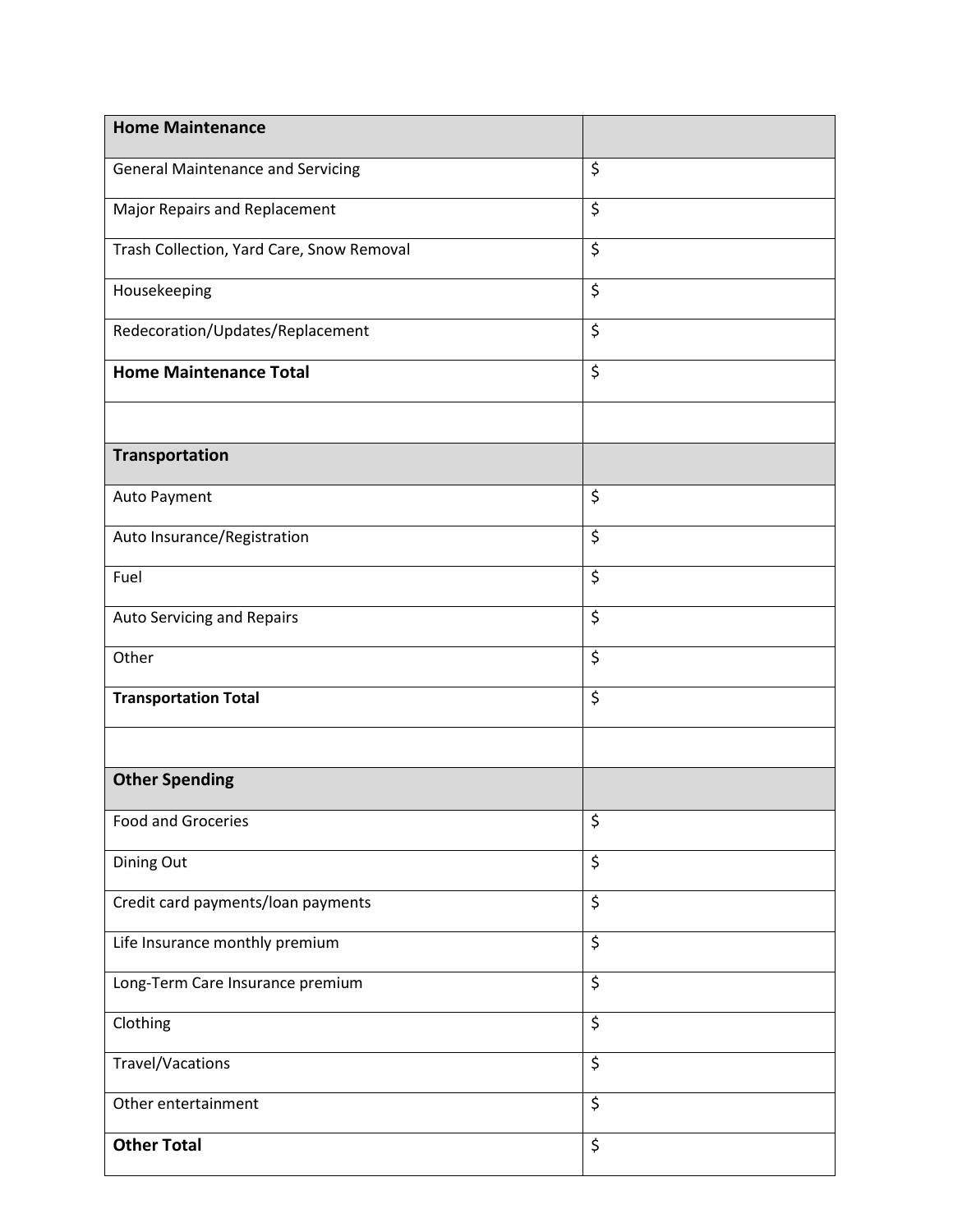| <b>Health Care Expenses</b>                           |    |
|-------------------------------------------------------|----|
| <b>Medicare Premium</b>                               | \$ |
| Supplemental Insurance Premium                        | \$ |
| Prescription Costs (insurance premiums & co-payments) | \$ |
| <b>Health Care Total</b>                              | \$ |
|                                                       |    |
| <b>Other Personal Expenses</b>                        |    |
|                                                       | \$ |
|                                                       | \$ |
| <b>Other Personal Expenses Total</b>                  | \$ |
|                                                       |    |
| <b>TOTAL MONTHLY EXPENSES</b>                         | \$ |

#### **I/we affirm that the information shared above provide a true statement of facts known to me.**

Signature of Applicant:\_\_\_\_\_\_\_\_\_\_\_\_\_\_\_\_\_\_\_\_\_\_\_\_\_\_\_\_\_\_\_\_\_\_\_\_\_Date:\_\_\_\_\_\_\_\_\_\_\_\_\_\_\_\_\_\_\_\_\_\_

| Signature of co-applicant: |  |  |
|----------------------------|--|--|
|----------------------------|--|--|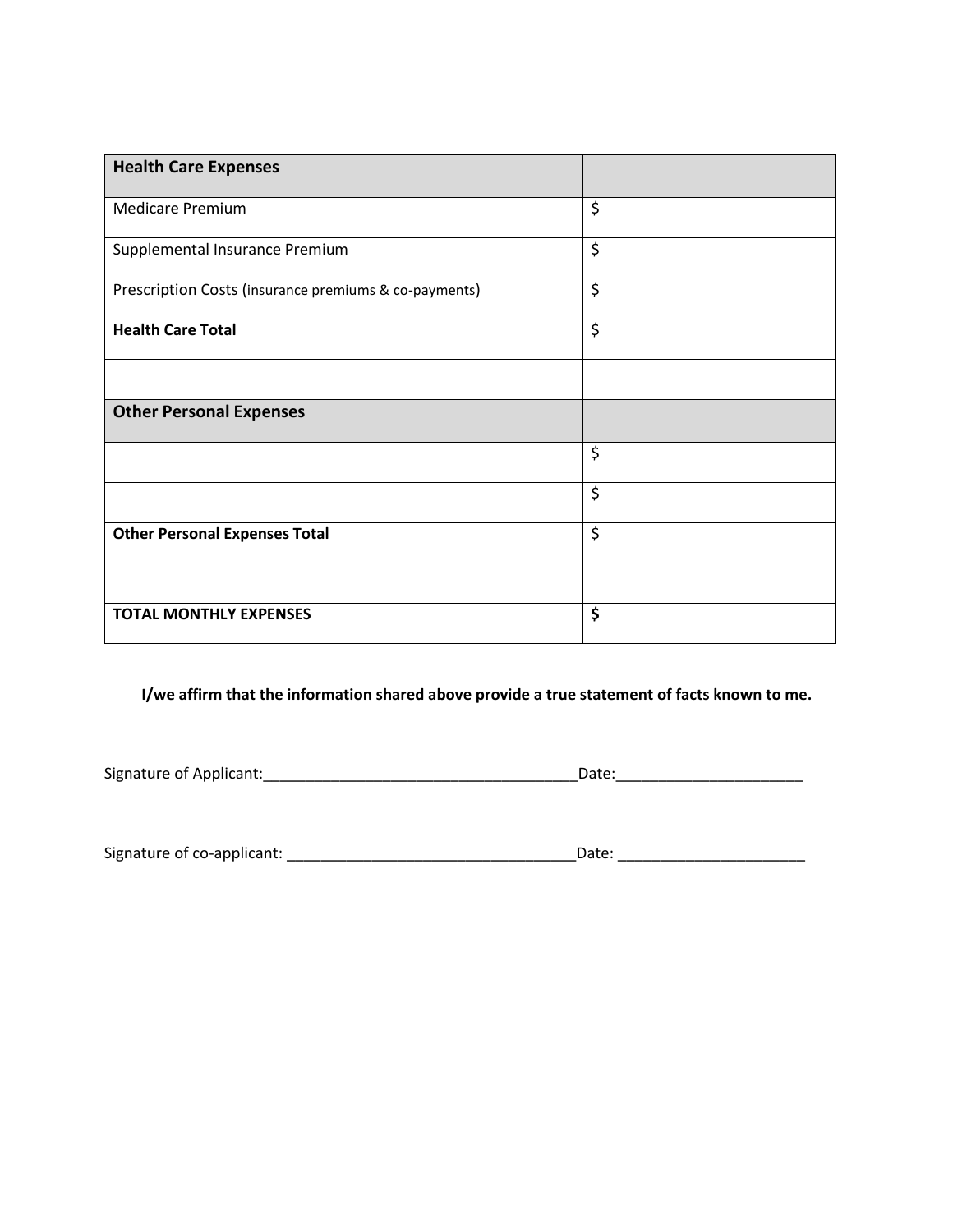

### **PERSONAL HEALTH QUESTIONNAIRE**

## **GENERAL INFORMATION**

| Home Ph #: $\frac{1}{2}$ = $\frac{1}{2}$ = $\frac{1}{2}$ = $\frac{1}{2}$ = $\frac{1}{2}$ = $\frac{1}{2}$ = $\frac{1}{2}$ = $\frac{1}{2}$ = $\frac{1}{2}$ = $\frac{1}{2}$ = $\frac{1}{2}$ = $\frac{1}{2}$ = $\frac{1}{2}$ = $\frac{1}{2}$ = $\frac{1}{2}$ = $\frac{1}{2}$ = $\frac{1}{2}$ = $\frac{1}{2$ | Cell Ph #: $\frac{1}{2}$ = $\frac{1}{2}$ = $\frac{1}{2}$ = $\frac{1}{2}$ = $\frac{1}{2}$ = $\frac{1}{2}$ = $\frac{1}{2}$ = $\frac{1}{2}$ = $\frac{1}{2}$ = $\frac{1}{2}$ = $\frac{1}{2}$ = $\frac{1}{2}$ = $\frac{1}{2}$ = $\frac{1}{2}$ = $\frac{1}{2}$ = $\frac{1}{2}$ = $\frac{1}{2}$ = $\frac{1}{$ |  |  |
|---------------------------------------------------------------------------------------------------------------------------------------------------------------------------------------------------------------------------------------------------------------------------------------------------------|--------------------------------------------------------------------------------------------------------------------------------------------------------------------------------------------------------------------------------------------------------------------------------------------------------|--|--|
|                                                                                                                                                                                                                                                                                                         | Sex: ______ Male _____ Female                                                                                                                                                                                                                                                                          |  |  |
| Veteran Status: VES NO                                                                                                                                                                                                                                                                                  |                                                                                                                                                                                                                                                                                                        |  |  |
|                                                                                                                                                                                                                                                                                                         | Marital Status: $S$ $M$ $W$ $D$                                                                                                                                                                                                                                                                        |  |  |
|                                                                                                                                                                                                                                                                                                         |                                                                                                                                                                                                                                                                                                        |  |  |
|                                                                                                                                                                                                                                                                                                         |                                                                                                                                                                                                                                                                                                        |  |  |
| <b>MEDICAL INFORMATION</b>                                                                                                                                                                                                                                                                              |                                                                                                                                                                                                                                                                                                        |  |  |
|                                                                                                                                                                                                                                                                                                         |                                                                                                                                                                                                                                                                                                        |  |  |
|                                                                                                                                                                                                                                                                                                         | <b>Medicare Part</b><br>$A \t B$                                                                                                                                                                                                                                                                       |  |  |
|                                                                                                                                                                                                                                                                                                         |                                                                                                                                                                                                                                                                                                        |  |  |
|                                                                                                                                                                                                                                                                                                         |                                                                                                                                                                                                                                                                                                        |  |  |
|                                                                                                                                                                                                                                                                                                         |                                                                                                                                                                                                                                                                                                        |  |  |
| <b>Primary Care Provider</b>                                                                                                                                                                                                                                                                            | <b>Specialty Physician *</b>                                                                                                                                                                                                                                                                           |  |  |
|                                                                                                                                                                                                                                                                                                         |                                                                                                                                                                                                                                                                                                        |  |  |
|                                                                                                                                                                                                                                                                                                         |                                                                                                                                                                                                                                                                                                        |  |  |
| City, State, Zip:                                                                                                                                                                                                                                                                                       | City, State, Zip:                                                                                                                                                                                                                                                                                      |  |  |
|                                                                                                                                                                                                                                                                                                         |                                                                                                                                                                                                                                                                                                        |  |  |
| Fax #: $\frac{1}{2}$ = $\frac{1}{2}$ = $\frac{1}{2}$ = $\frac{1}{2}$ = $\frac{1}{2}$ = $\frac{1}{2}$ = $\frac{1}{2}$ = $\frac{1}{2}$ = $\frac{1}{2}$ = $\frac{1}{2}$ = $\frac{1}{2}$ = $\frac{1}{2}$ = $\frac{1}{2}$ = $\frac{1}{2}$ = $\frac{1}{2}$ = $\frac{1}{2}$ = $\frac{1}{2}$ = $\frac{1}{2}$    | $Fax\#:$                                                                                                                                                                                                                                                                                               |  |  |

**\*Please attach a list of other specialty physicians you see regularly**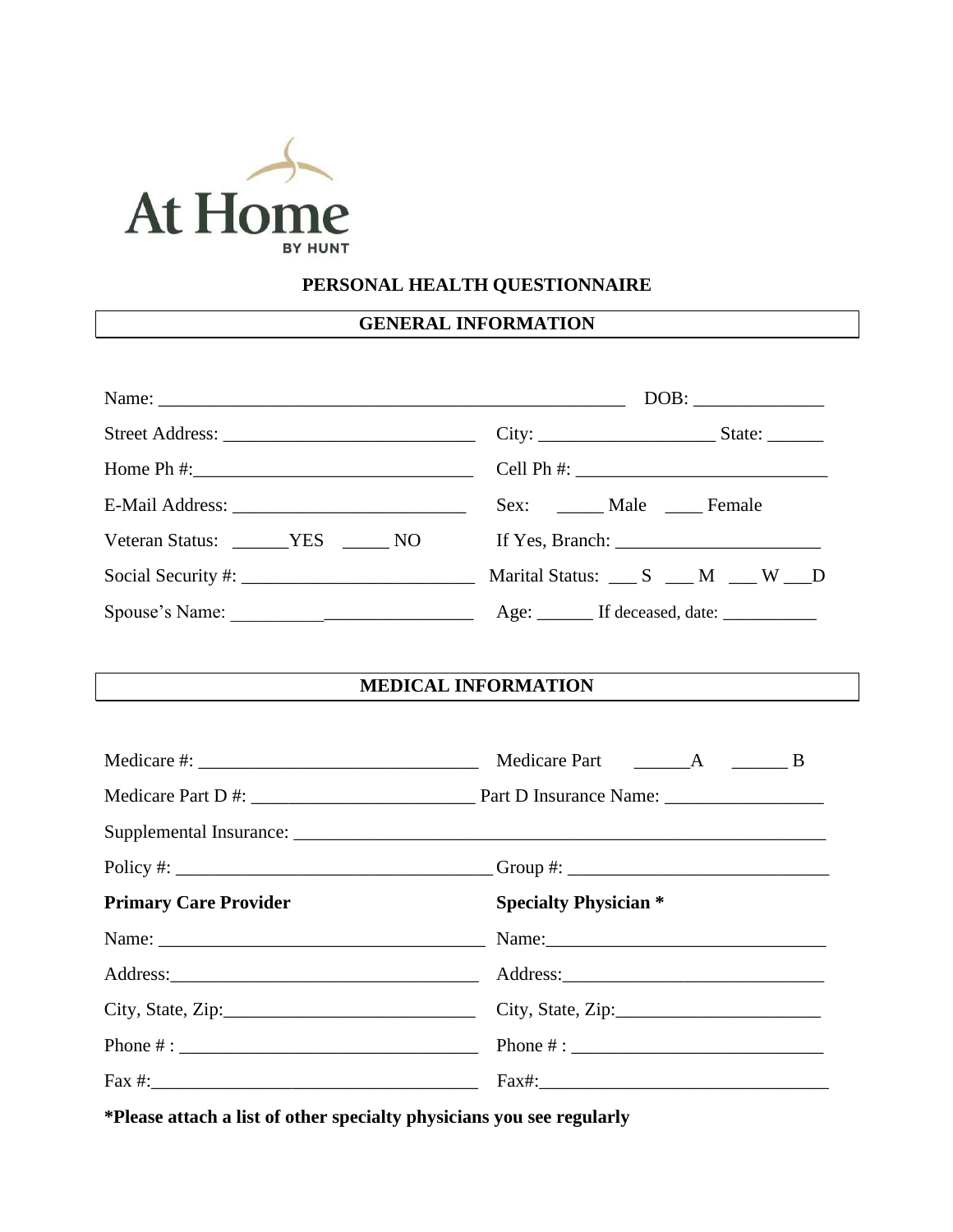| <u> 1989 - Johann Stoff, deutscher Stoff, der Stoff, der Stoff, der Stoff, der Stoff, der Stoff, der Stoff, der S</u><br><u> 1989 - Johann John Harry Harry Harry Harry Harry Harry Harry Harry Harry Harry Harry Harry Harry Harry Harry</u> |                                                                                                                                                                                                                                                                                                                                                                                                                                                                                                                              |
|-----------------------------------------------------------------------------------------------------------------------------------------------------------------------------------------------------------------------------------------------|------------------------------------------------------------------------------------------------------------------------------------------------------------------------------------------------------------------------------------------------------------------------------------------------------------------------------------------------------------------------------------------------------------------------------------------------------------------------------------------------------------------------------|
|                                                                                                                                                                                                                                               |                                                                                                                                                                                                                                                                                                                                                                                                                                                                                                                              |
|                                                                                                                                                                                                                                               |                                                                                                                                                                                                                                                                                                                                                                                                                                                                                                                              |
|                                                                                                                                                                                                                                               |                                                                                                                                                                                                                                                                                                                                                                                                                                                                                                                              |
|                                                                                                                                                                                                                                               |                                                                                                                                                                                                                                                                                                                                                                                                                                                                                                                              |
|                                                                                                                                                                                                                                               |                                                                                                                                                                                                                                                                                                                                                                                                                                                                                                                              |
|                                                                                                                                                                                                                                               | Cell Phone #: $\frac{1}{2}$ $\frac{1}{2}$ $\frac{1}{2}$ $\frac{1}{2}$ $\frac{1}{2}$ $\frac{1}{2}$ $\frac{1}{2}$ $\frac{1}{2}$ $\frac{1}{2}$ $\frac{1}{2}$ $\frac{1}{2}$ $\frac{1}{2}$ $\frac{1}{2}$ $\frac{1}{2}$ $\frac{1}{2}$ $\frac{1}{2}$ $\frac{1}{2}$ $\frac{1}{2}$ $\frac{1}{2}$ $\frac{1}{2}$ $\frac{1}{2$<br>List All Medications and Supplements You Take on a Regular Basis:<br>*Attach additional page for continued list of medications if needed<br>List hospitalizations (year and date) in the past 2 years: |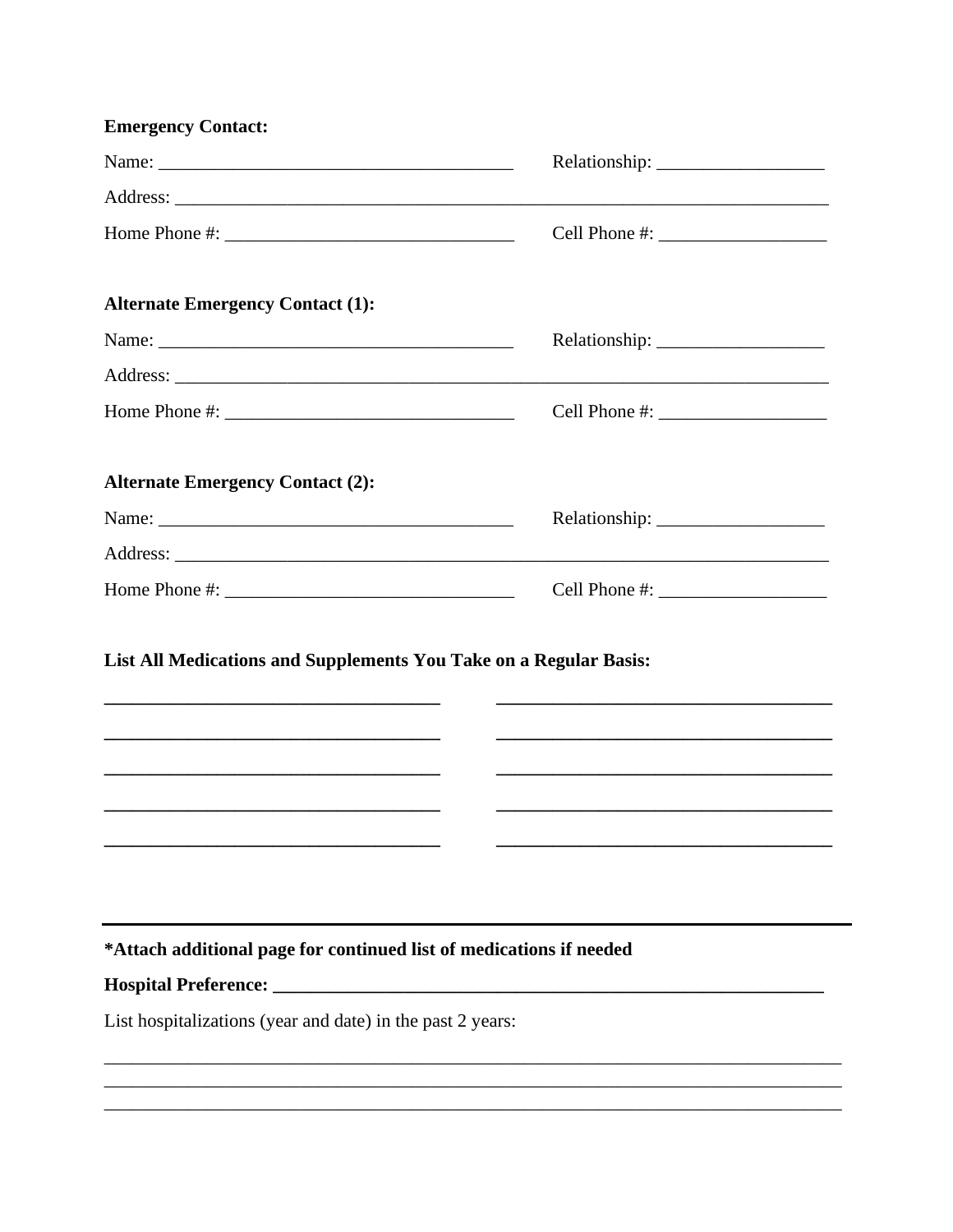| Falls in the past year: ________ YES ________ NO                                 |                     |                                                                     |  |
|----------------------------------------------------------------------------------|---------------------|---------------------------------------------------------------------|--|
|                                                                                  |                     |                                                                     |  |
|                                                                                  |                     | <u> 1989 - Andrea Stadt Britain, amerikansk politiker (d. 1989)</u> |  |
| Tobacco Use: ______ YES ______ NO If YES, type and amount per day: _____________ |                     |                                                                     |  |
| Alcohol Consumption: ______ YES ______ NO                                        |                     |                                                                     |  |
|                                                                                  |                     |                                                                     |  |
|                                                                                  |                     |                                                                     |  |
|                                                                                  |                     |                                                                     |  |
| <b>Advance Directives:</b>                                                       |                     |                                                                     |  |
| Power of Attorney for Healthcare: ______ YES _____ NO                            |                     |                                                                     |  |
|                                                                                  |                     |                                                                     |  |
|                                                                                  |                     |                                                                     |  |
|                                                                                  |                     |                                                                     |  |
| <b>Power of Attorney for Finances:</b> _____ YES _____ NO                        |                     |                                                                     |  |
|                                                                                  |                     |                                                                     |  |
|                                                                                  |                     |                                                                     |  |
|                                                                                  |                     |                                                                     |  |
| Have you ever been diagnosed with the following? Check all that apply:           |                     |                                                                     |  |
| __ Kidney Disease                                                                | <b>COPD</b>         | _Depression                                                         |  |
| __ High Blood Pressure                                                           | Asthma/Emphysema    | Diabetes                                                            |  |
| Alzheimer's Disease/Dementia                                                     | __ Mental Illness   | Arthritis                                                           |  |
| $_$ Stroke/TIA                                                                   | Parkinson's Disease | <b>Heart Disease</b>                                                |  |
| Osteoporosis                                                                     | __ Frequent Falls   | Cancer                                                              |  |

**Are you currently being treated for any items checked above? \_\_\_\_ YES \_\_\_ NO**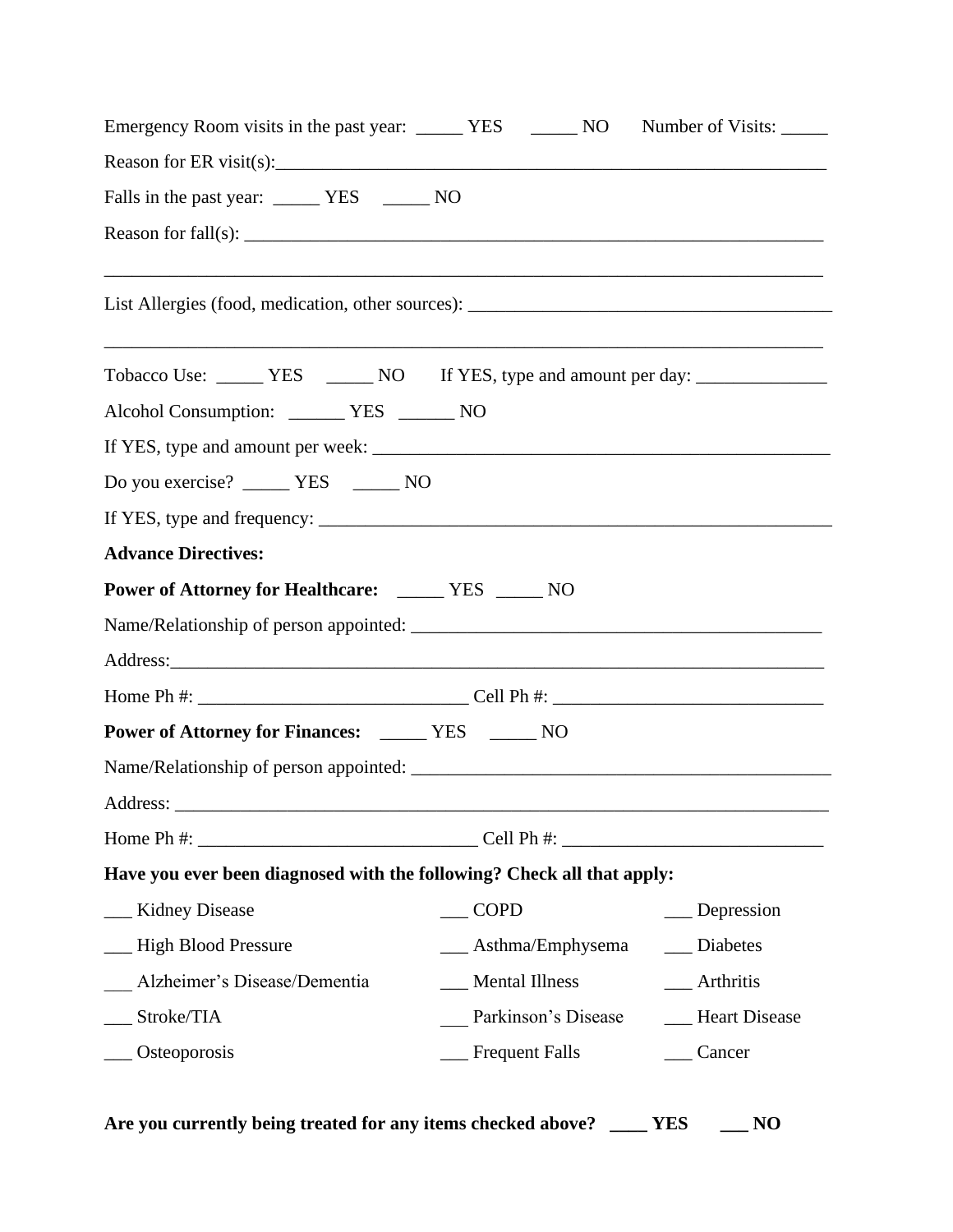## PERSONAL BACKGROUND/SOCIAL HISTORY

| <b>Family/Significant Others:</b>                                                                    |                                       |
|------------------------------------------------------------------------------------------------------|---------------------------------------|
| <b>Siblings (Name, Age, Location)</b>                                                                | <b>Children (Name, Age, Location)</b> |
|                                                                                                      |                                       |
| Who do you consider your Support System?                                                             |                                       |
| $\_\_$ Spouse<br>__ Child/Children                                                                   | $\equiv$ Sibling(s)                   |
| __ Significant Other/Partner _______ Relative                                                        | $N$ eighbor(s)                        |
|                                                                                                      |                                       |
| How do you keep busy? (Hobbies, Group/Community Activities, etc.): _________________________________ |                                       |
|                                                                                                      |                                       |
|                                                                                                      |                                       |
|                                                                                                      |                                       |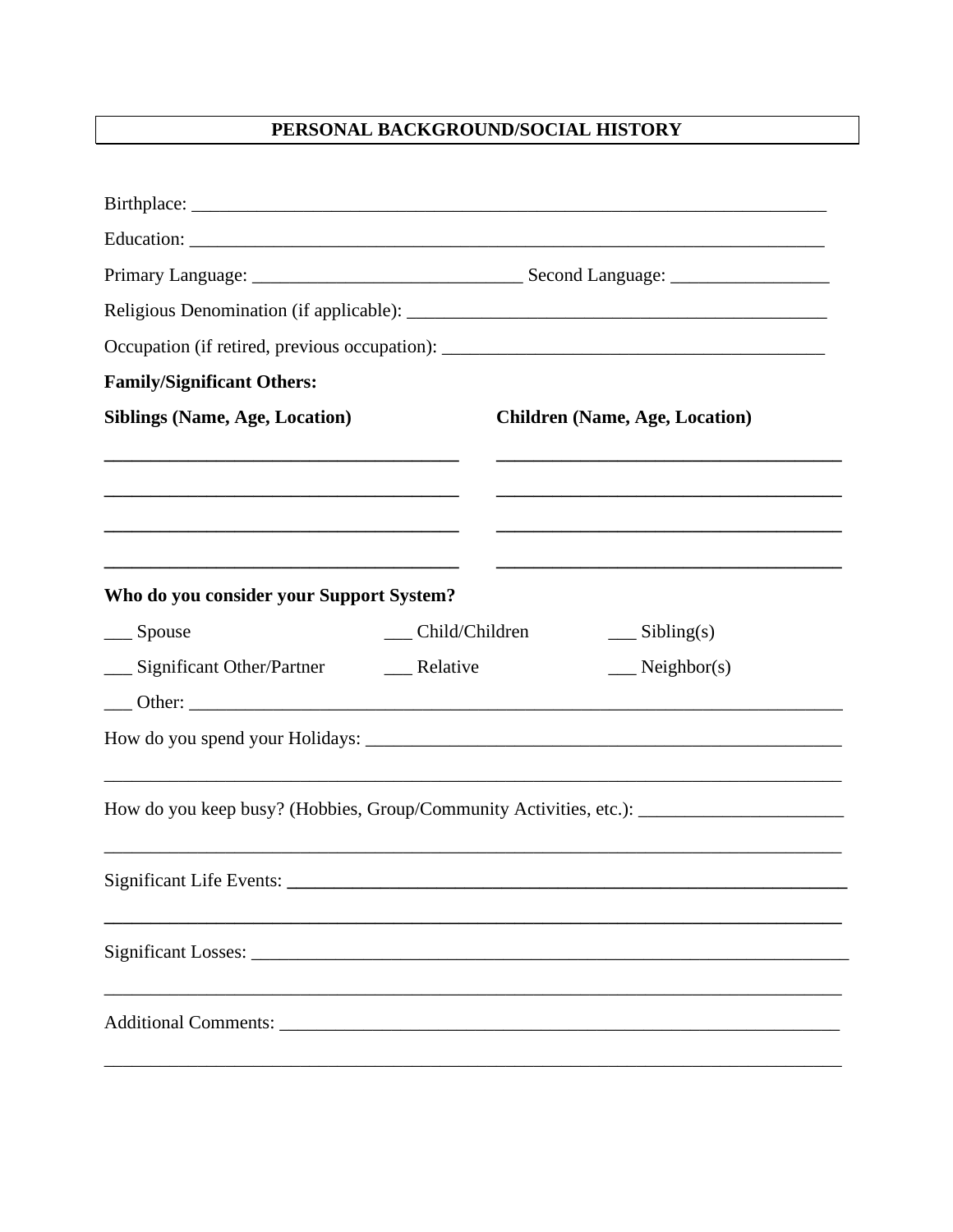Funeral Arrangements Made? \_\_\_ YES \_\_\_ NO

If YES, Contact Info: \_\_\_\_\_\_\_\_\_\_\_\_\_\_\_\_\_\_\_\_\_\_\_\_\_\_\_\_\_\_\_\_

**Signature of Applicant** 

**\_\_\_\_\_\_\_\_\_\_\_\_\_\_\_\_\_\_\_\_\_\_\_\_\_\_\_\_\_\_\_\_\_\_\_\_\_\_\_\_\_\_ \_\_\_\_\_\_\_\_\_\_\_\_\_\_\_\_\_\_\_\_\_\_\_\_**

**\_\_\_\_\_\_\_\_\_\_\_\_\_\_\_\_\_\_\_\_\_\_\_\_\_\_\_\_\_\_\_\_\_\_\_\_\_\_\_\_\_\_ \_\_\_\_\_\_\_\_\_\_\_\_\_\_\_\_\_\_\_\_\_\_\_\_ Signature of Interviewer (if applicable) Date**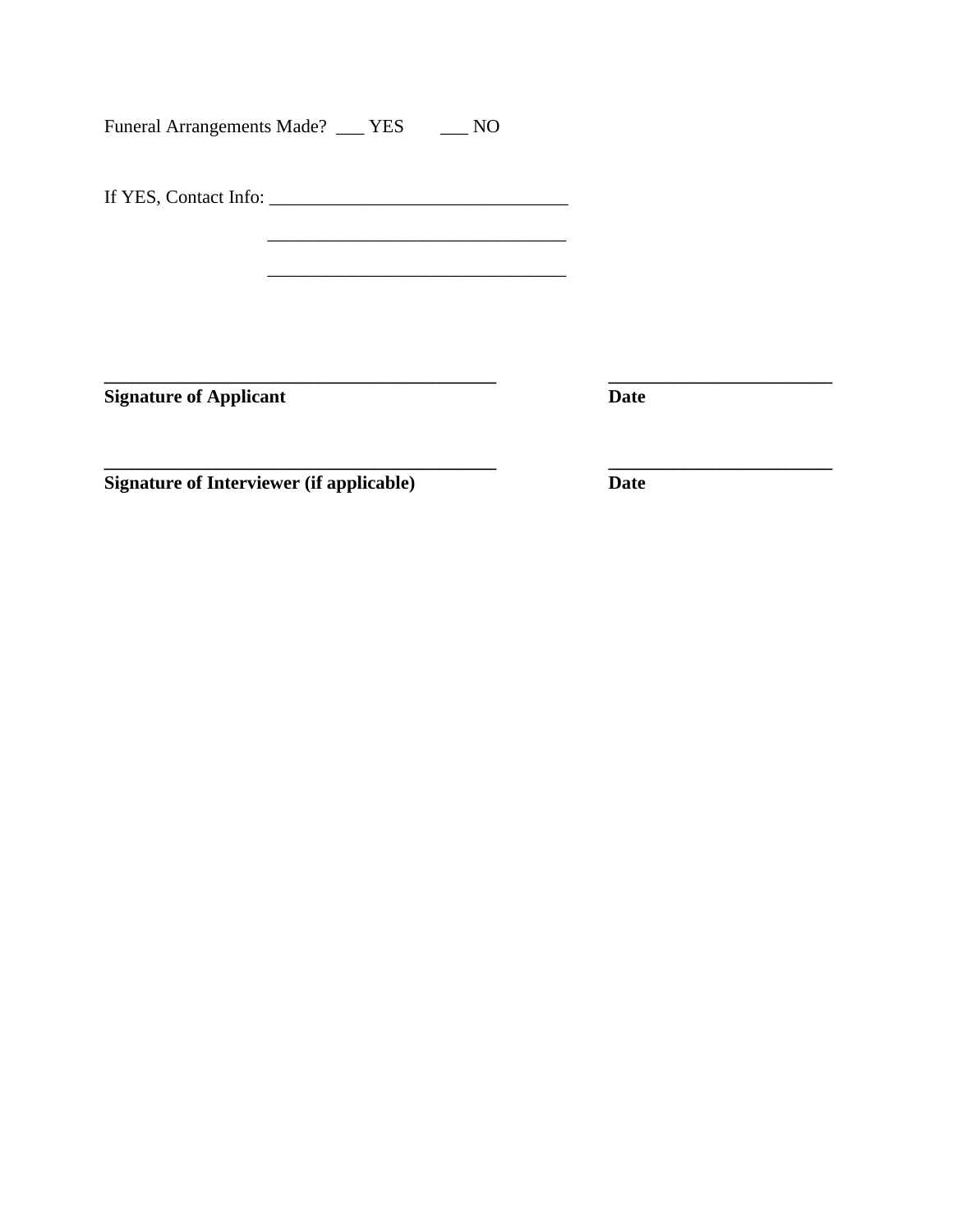

#### **Authorization to Release Protected Health Information**

|         | <b>BY HUNI</b> |         |      |
|---------|----------------|---------|------|
| Patient |                | Date of | Age: |
| Name:   |                | Birth:  |      |
|         |                |         |      |

Address:\_\_\_\_\_\_\_\_\_\_\_\_\_\_\_\_\_\_\_\_\_\_\_\_\_\_\_\_\_\_\_\_\_\_\_\_\_\_\_\_\_\_\_\_\_\_\_\_\_\_\_\_\_\_\_\_\_\_\_\_\_\_\_\_\_\_\_\_\_\_\_\_\_\_\_\_\_\_\_\_

I authorize (*Practice Name*):\_\_\_\_\_\_\_\_\_\_\_\_\_\_\_\_\_\_\_\_\_\_\_\_\_\_\_\_\_\_\_\_\_\_\_\_\_\_\_\_\_\_\_\_\_\_\_\_\_\_\_\_\_\_\_\_\_\_\_\_\_\_\_\_\_\_\_\_\_\_\_\_\_\_\_\_\_\_\_\_\_

To use, disclose or release my protected health information (medical records) described below to:

\_\_\_\_\_\_\_\_\_\_\_\_\_\_\_\_\_\_\_\_\_\_\_\_\_\_\_\_\_\_\_\_\_\_\_\_\_\_\_\_\_\_\_ (Name of person or entity*)*

> 10 Allds St., Nashua, NH 03060 Address, City, State, Zip *Code*

For the following purpose: (at patient's request is sufficient): \_\_\_\_\_\_\_\_\_\_\_\_\_\_\_\_\_\_\_\_\_\_\_\_\_\_\_\_\_\_\_\_\_\_\_\_\_

Dates of service requested:

Specific description of information that may be used/disclosed:

All records for 2 years including Labs, X-rays, all tests, TB, Shingles, Pneumovax, Flu Vaccine

If my initials appear here\_\_\_\_\_\_\_, I specifically authorize release of drug, alcohol abuse and/or psychiatric records. Federal law 42 CFR Part 2 prohibits those receiving information on drugs or alcohol treatment from re-disclosing it unless further disclosure is expressly permitted by written consent of the person to whom it pertains, or is otherwise permitted by 42 CFR Part 2.

If my initials appear here  $\blacksquare$ , I specifically authorize release of my HIV test results for the purpose set forth above. My signature below indicates I have read this from, have asked all the questions I have about the reason for the release of my identity as a test subject, the results of my HIV test and I agree to the release of information to the above named party.

I understand that I may inspect or copy the protected health information described in this authorization.

I understand that this authorization may be revoked in writing and delivered to the originating practice at any time, except to the extent that action has already been taken in reliance on this authorization.

I understand that information used or disclosed pursuant to this authorization could be subject to re-disclosure by the recipient and, if so, may not be subject to federal or state law protecting its confidentiality.

I understand that Hunt at Home shall not condition treatment, payment, enrollment in a health plan or eligibility for benefits on my providing authorization for the requested use or disclosure and that I may refuse to sign this authorization.

| <b>Signature of Patient</b> | <b>Printed Name of Patient</b> |                                       | Date |
|-----------------------------|--------------------------------|---------------------------------------|------|
| Signature of Representative | Relationship to Patient        | <b>Printed Name of Representative</b> | Date |

EXPIRATION: *This authorization will expire on (date or event)*: \_\_\_\_\_\_\_\_\_\_\_\_\_\_\_\_\_\_\_\_\_\_\_\_\_

*If no date or event is specified, the authorization shall expire six months from the date it was signed. A copy of this authorization shall be provided to the patient or representative when signed.*